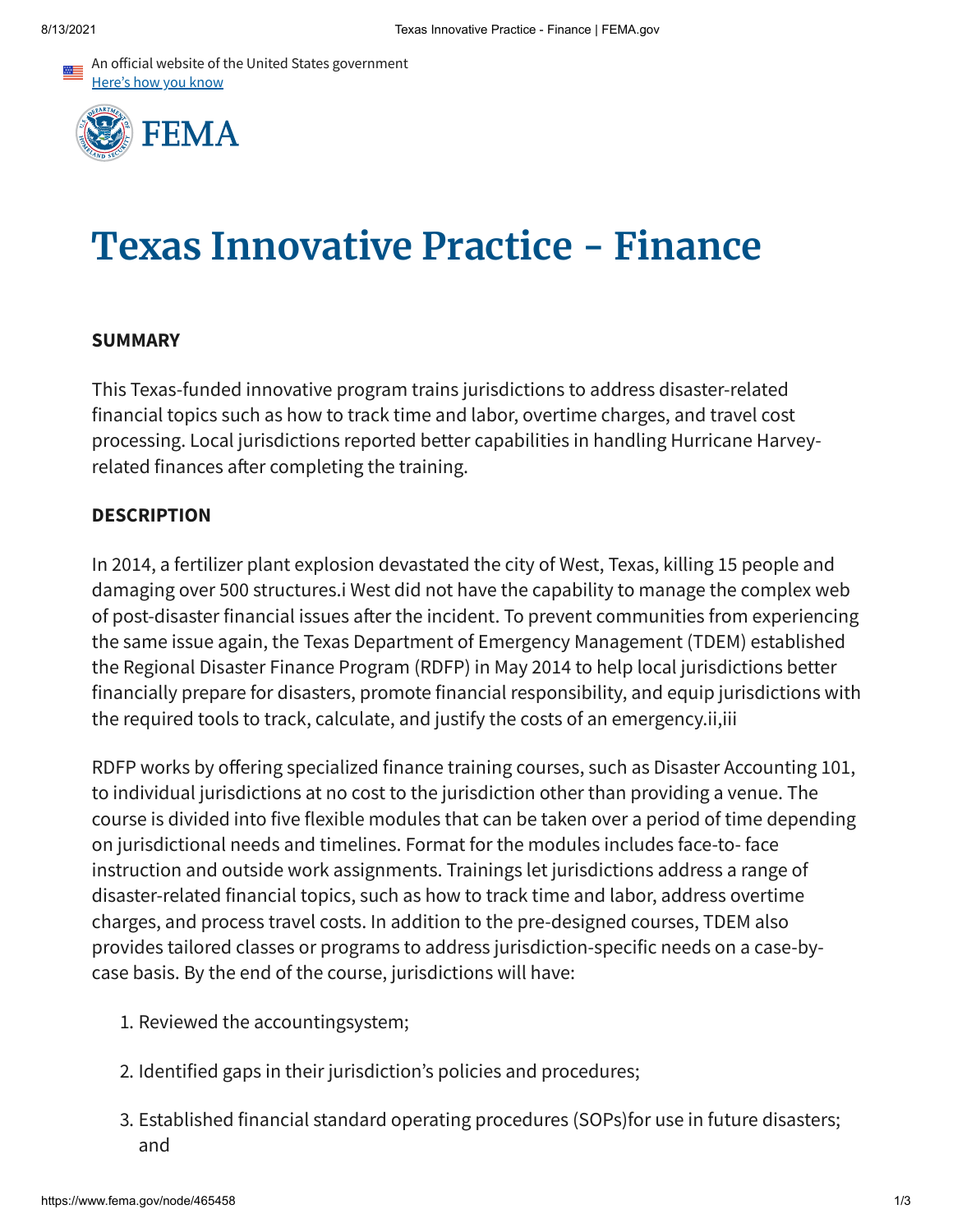## 4. Exercised their financial SOPs.

In addition to preparing jurisdictions for better disaster-related financial management, TDEM can deploy staff to EOCs during disasters. Jurisdictions that received training before Hurricane Harvey's landfall reported being much more prepared to handle the financial challenges related to the storm than they had been in the past. In the wake of Hurricane Harvey, more jurisdictions have contacted TDEM and expressed interest in the RDFP as they have become aware of the benefits of the program. Additionally, TDEM has identified additional areas where jurisdictions may benefit from additional training, such as debris contract monitoring. Pending additional funding, TDEM hopes to offer specific modules on these additional topics and organize Council of Government (COG)-wide trainings through the RDFP.

## **REFERENCES**

i FEMA, National Preparedness Assessment Division. Stakeholder Interviews with representatives from Texas. September 2018.

i https://www.washingtonpost.com/graphics/2017/lifestyle/west-texas-after-the- blast/? noredirect=on&utm\_term=.5631425686b9

ii TDRF Executive Presentation PowerPoint iii

https://www.dps.texas.gov/dem/RegDisasterFinance/doc/overview/RegionalDisasterFinance Program.pdf

# **Tags: [Region](https://www.fema.gov/content?type=All&field_related_locations_target_id=49207) 6 [Preparedness](https://www.fema.gov/content?type=All&field_keywords_target_id=49909) [Innovative](https://www.fema.gov/content?type=All&field_keywords_target_id=50658) Practice Paper** Last updated February 11, 2021 [Accessibility](https://www.fema.gov/accessibility) [Accountability](https://www.fema.gov/about/reports-and-data/annual-reports) [Careers](https://www.fema.gov/careers) [Contact](https://www.fema.gov/about/contact) Us [FOIA](https://www.fema.gov/foia) [Glossary](https://www.fema.gov/about/glossary) No [FEAR](https://www.fema.gov/about/organization/equal-rights/no-fear-act) Act [Plug-Ins](https://www.fema.gov/about/website-information/plug-ins) [Privacy](https://www.fema.gov/about/privacy-policy) Report [Disaster](https://www.fema.gov/about/organization/security/disaster-fraud) Fraud Website [Information](https://www.fema.gov/about/website-information) [DHS.gov](https://dhs.gov/) [USA.gov](https://usa.gov/) [Inspector](https://www.oig.dhs.gov/) General